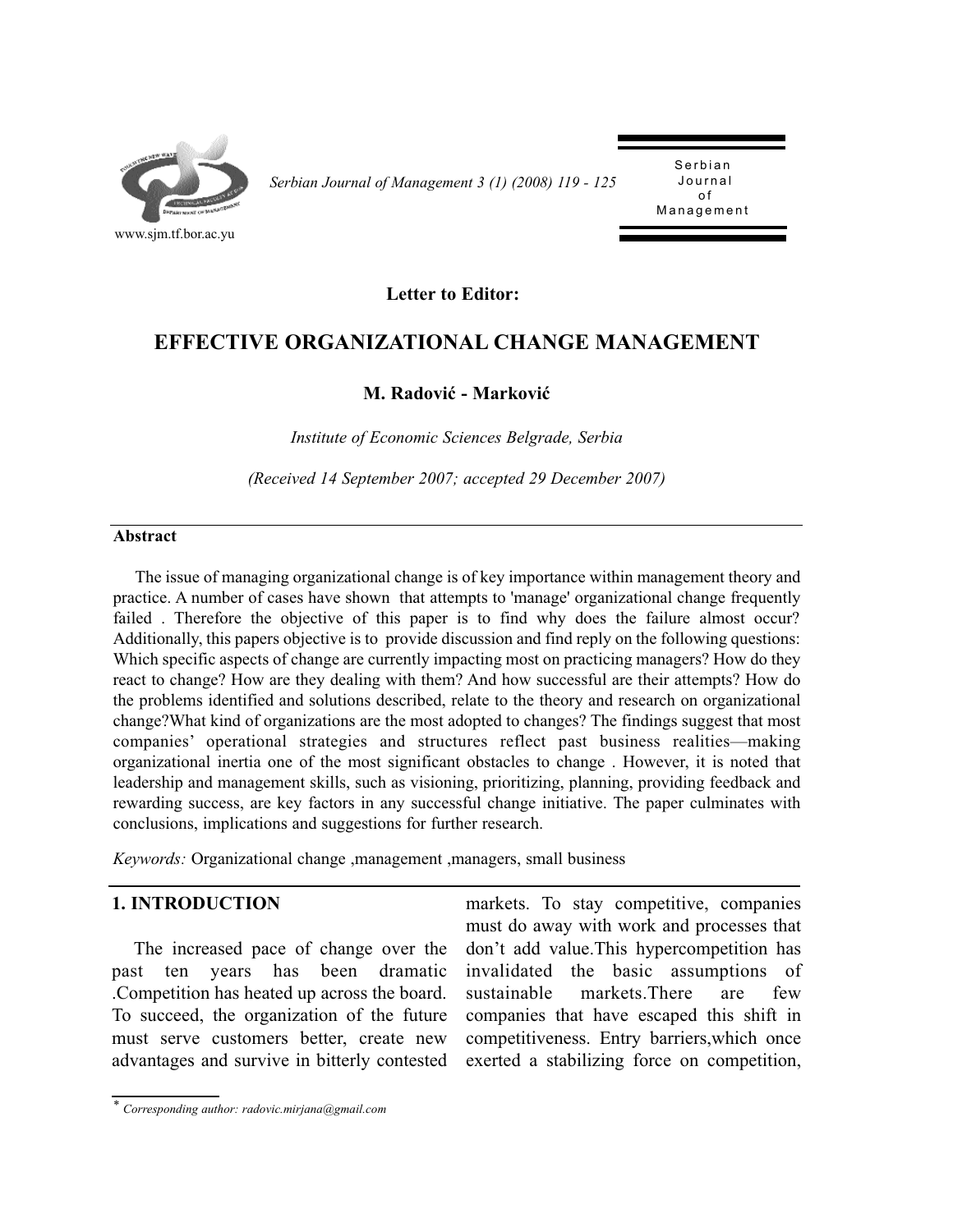have fallen in the face of the rapid changes of the information age. These forces have challenged our capacity to cope with organizational life required. Managing change effectively requires an understanding of the variables at play, and adequate time must be allowed for implementation. Therefore we shall discuss in this paper about how to thrive in the chaotic world we live in. Additionbally ,we shall research strategies that could contribute to successfully manage changes.

# **2. MANAGING ORGANIZATIONAL CHANGE**

What Are Organizational Change and Organizational Change Management? Change has several meanings, but for the purposes of this paper, change—or, more precisely, organizational change—will be defined this way:

Organizational change is the implementation of new procedures or technologies intended to realign an organization with the changing demands of its business environment, or to capitalize on business opportunities. In addition, organizational change management is the process of recognizing, guiding, and managing these human emotions and reactions in a way that minimizes the inevitable drop in productivity that accompanies change.

Organizations have to deal with new technology, and with upgrades for existing technology. They have to cope with reorganizations, process improvement initiatives, and mergers and acquisitions.

Which specific aspects of change are currently impacting most on practicing managers? How do they react to change?

How are they dealing with them? And how successful are their attempts? How do the problems identified and solutions described, relate to the theory and research on organizational change?

Mergers, acquisitions, new technology, restructuring and downsizing are all factors that contribute to a growing climate of uncertainty. The manager who moves straight into why the change is best for everyone and how business is going to be conducted disregards the human nature element - the emotions that are normal and natural for anyone feeling threatened by change to feel. At every step in the process of implementing an organizational change, a good manager will ask him/herself "How might I react to these changes "?As the organization implements the changes though, the reality of the change becomes present and employees may either resist the changes or start to adjust to the changes depending on the person. The employee who continues to resist, remains angry and is labeled as "difficult" is feeling more threatened and may need some one-to-one time with the manager to discuss the changes or at some point, may need clarification from the manager about performance expectations in light of the changes. There are external and internal triggers for organizational change.

External triggers include: developments in technology; developments in new materials; changes in customers' requirements and tastes; the activities and innovations of competitors; new legislation and government policies; changing domestic and global economic and trading conditions; shifts in local, national and international politics; changes in social and cultural values.

Internal triggers include: new product and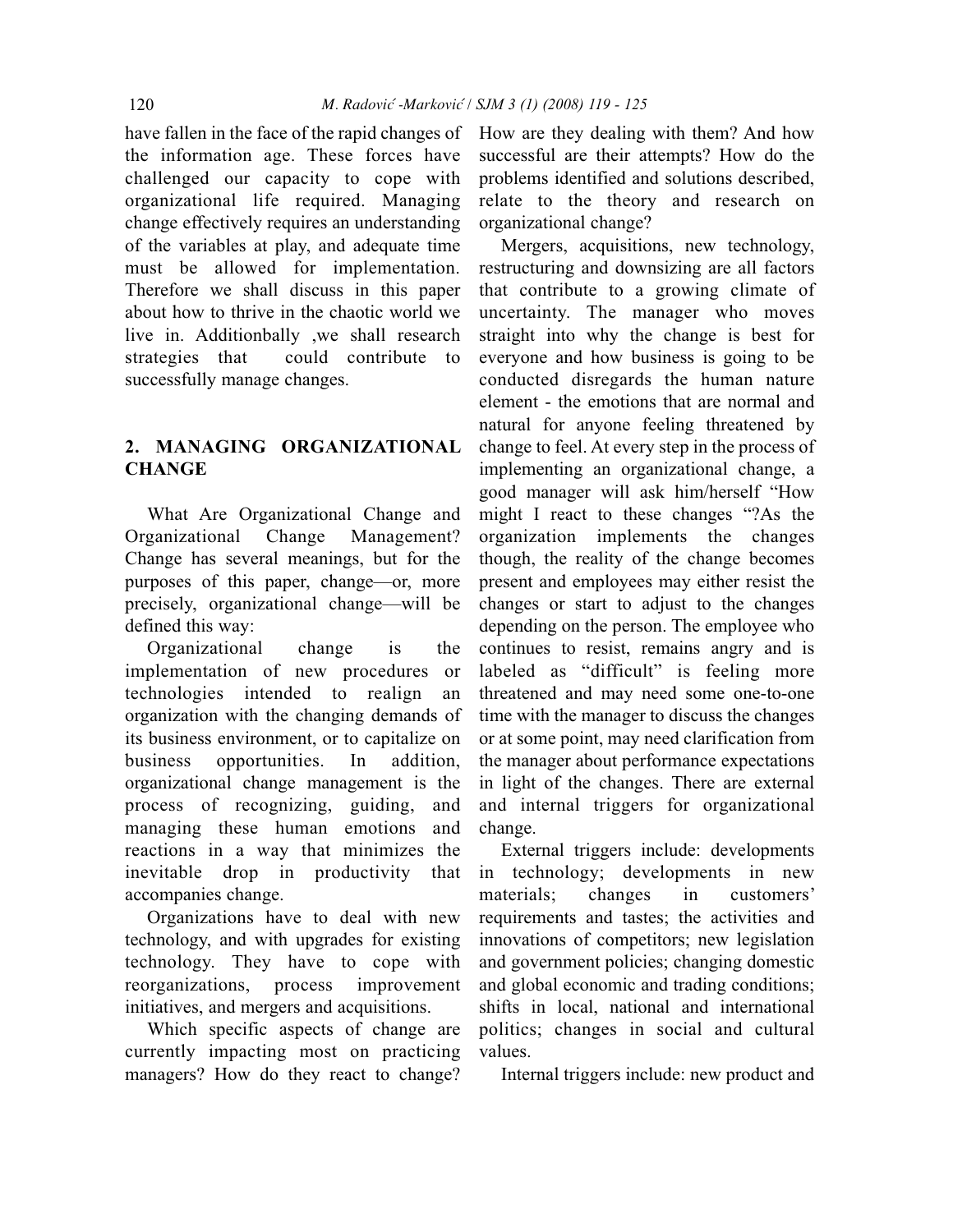service design innovations; low performance and morale, triggering job redesign; appointment of a new senior manager or top management team; inadequate skills and knowledge base, triggering training programmes; office and factory relocation, closer to suppliers and markets; recognition of problems, at triggering reallocation of responsibilities; innovations in the manufacturing process; new ideas about how to deliver services to customers. . Top management's actions are usually reactions to some outside force, such as stiffer competition, shifts in the marketplace or new technology. It is important to realize that change is a key to surviving and growing in today's global economy. Without change we would run the risk of becoming stale and unresponsive. The challenge we face is to learn to move through this wave of transition as easily and creatively as possible. The organizations that succeed at change do so by considering the people who are affected by, will have to live with, and are often crucial to effecting the change in question. Even better, not only does managing the human aspects of an organizational change initiative help ensure the successful implementation and use of the technical solution, it sets the groundwork for implementing future solutions. As organizations seek to implement new technology and take other actions to keep themselves competitive in their chosen markets, they must ensure that the changes they implement achieve the full scope of their technical, financial, and human objectives. This is the ultimate objective of the organizational change management process: to ensure that tactics for addressing human reactions to change are fully integrated with other aspects of the implementation in order to achieve the full

scope of objectives intended by the initiative.

The outcomes of effective organizational change management can have positive, bottom-line impacts, as illustrated in the table 1.

## **3. ORGANIZATIONS MOST ADOPTED TO CHANGES**

Many entrepreneurs are recognizing the opportunities that this process offers and gaining access to global markets has become a strategic instrument for their further development. Access to global markets for small businesses can offer a host of business opportunities, such as larger and new niche markets; possibilities to exploit scale and technological advantages; upgrading of technological capability; ways of spreading risk; lowering and sharing costs; and in many cases, improving access to finance. Gaining access to global markets can help prospective high-growth firms realize their potential and are often an essential strategic move for SMEs with large investments in intellectual property.

To prosper, SMEs need a conductive business environment and regulations, adequate basic infrastructure services, access to short and long-term funding at reasonable rates, equity and venture capital, advisory assistance, and knowledge about market opportunities. In spite of many companies engender a desire to win, but people in highperformance organizations know what winning looks like. They know that companies need talented people with the global mindset, competencies and commitment to execute strategy both today and in an increasingly unknown future. However, this economy relies on the need of good informing and applying the best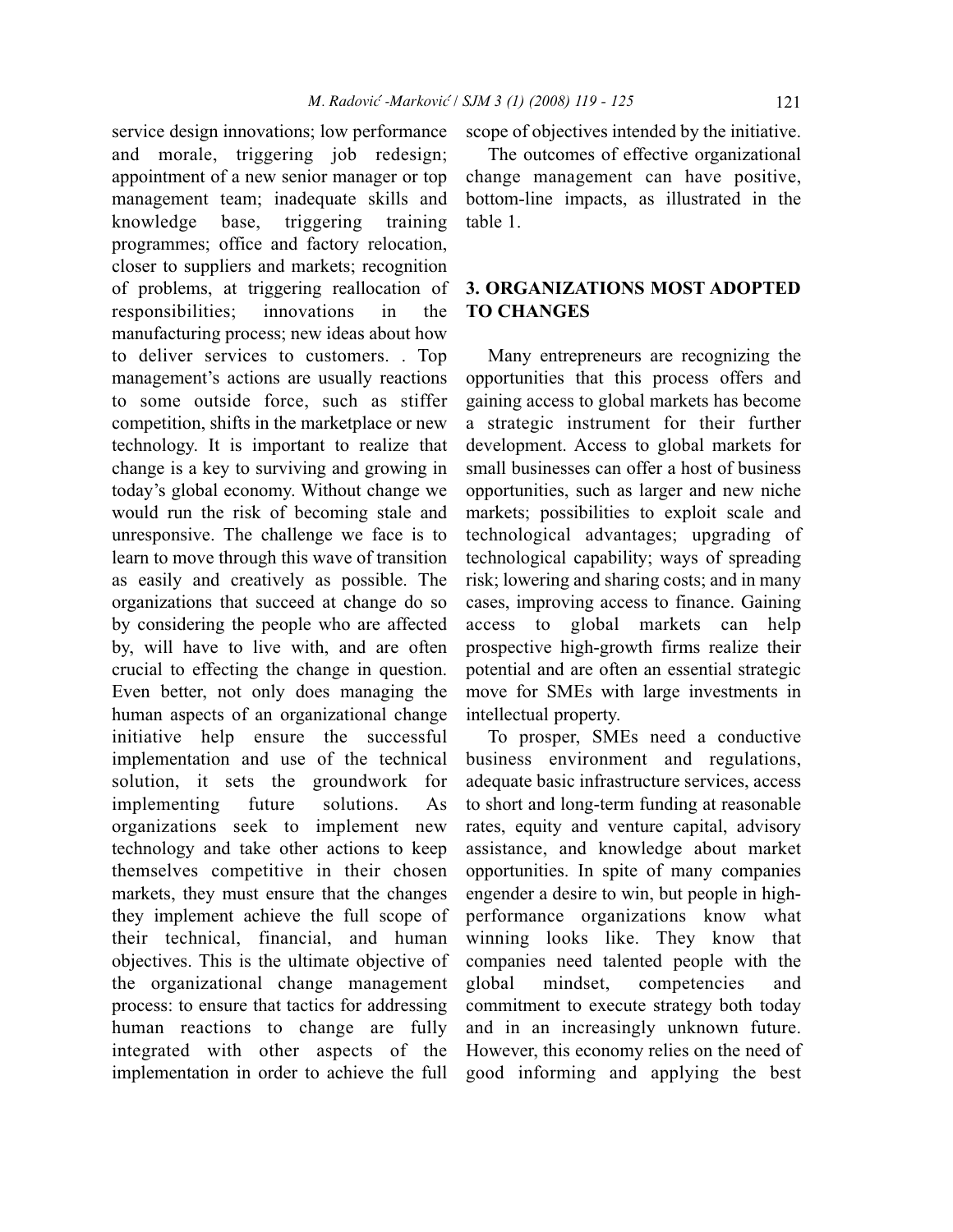| <b>OCM</b> Outcome                                                                                                                                                      | <b>Bottom-Line Impact</b>                                                                                    |
|-------------------------------------------------------------------------------------------------------------------------------------------------------------------------|--------------------------------------------------------------------------------------------------------------|
| Visible, consistent support for the<br>change (less resistance)                                                                                                         | Reduced project contingencies                                                                                |
| Implementation plans that<br>accurately and proactively identify<br>and address change-related<br>disruption                                                            | Closer adherence to project time frames<br>and budgets                                                       |
| Greater implementation speed<br>because of reduced resistance from<br>end-users, and increased capabilities<br>for successfully interacting with<br>technical solutions | Momentum necessary for selling and<br>implementing follow-on versions of<br>technology solutions             |
| Alignment of change with existing<br>organizational structures and<br>systems                                                                                           | Greater customer satisfaction and an<br>increase in customer referrals leading<br>to a competitive advantage |

*Table 1. Outcomes of Effective Organizational change management (OCM)1*

international managerial experiences, so small businesses more and more apply sophisticated management techniques, which are widely used in large businesses. Andrew Vorbach2 , professor of University of Technology in Sydney, especially point out to changes regarding comparative advantages in new economy. According to his opinion, many traditional advantages of small businesses have disappeared, because large companies are now able to adjust easier to customers' demands, which wasn't the case before. Therefore, small businesses managers now face permanent task to gain knowledge and continual examination of competition all around the world. Besides that, they have to accept the fact that employees, stuff and manager team together make business formula of success which should find market, meet customers' demands and offer products and services at the lowest prices possible.

Also, professor Vorbach claims that in some cases the basic limiting factor for transforming small businesses to large or medium is inability to serve large markets. In other words, they perform well, but in small volume. For small businesses, according to this and other experts, the use of modern technology is extremely important for these companies because they largely depend on them. Therefore, small businesses existence in new economy is directly related to new technologies.

The challenge which new economy brings to small businesses managers is the use of new technologies and completely new and non-traditional competition on the market. Namely, new technologies enable larger competition which is on the global market. Therefore, a key to success in understanding customers' expectations in advance in terms of price and product quality, that is, what the customers are and what are not willing to pay

*<sup>1</sup>Kotter, J.P., Leading Change, Harvard Business School Publishing, Boston, MA, 1996*

*<sup>2</sup>Andrew Vorbach, Small to Medium Business: The New Economy,(January 2006 ), University of Technology in Sydney*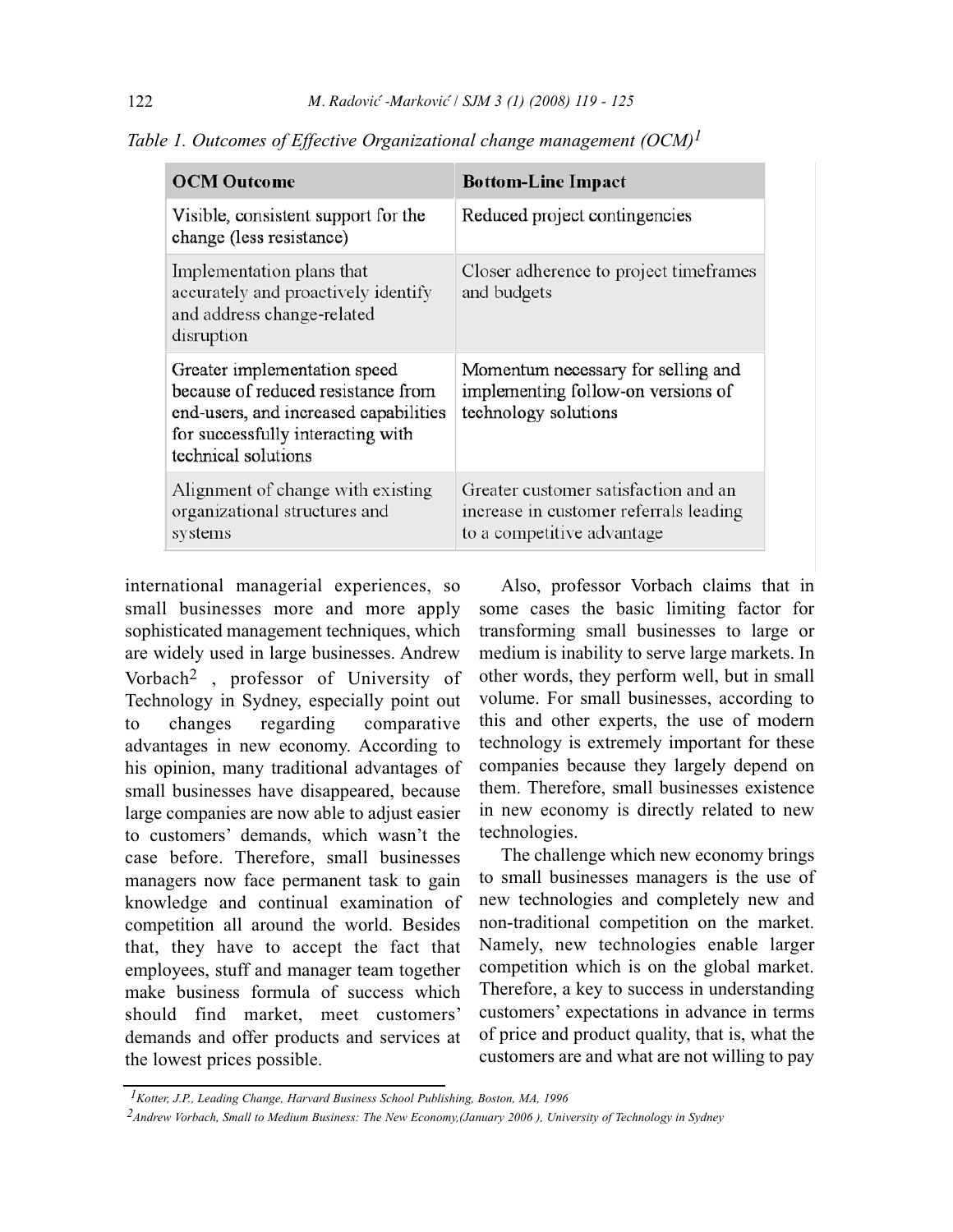for. Also, it is very important to be flexible in product delivery. Due to internet use in the last five years, delivery costs are significantly reduced as well as gathering all the necessary related information. For example, only five or six years ago, information about recommendations for buying and selling certain products were send through post mail and they were waited for several days. Now they are sent either over cellular phones through SMS or over internet through emails messages which are delivered almost instantaneously.

Small businesses managers' and entrepreneurs desire to share knowledge and to apply business concept widely accepted form all stakeholders in organization are of great importance. A strategic alliance is formed among entrepreneurs in order to find the best business model, often a technical analysis is conducted, different investment ideas are examined and all for the sake of maximizing profit or income, but to minimize losses at the same time. Namely, regardless of the industry or type of business, strategic alliances are the best way for a company to compete and succeed in today's networked economy. But building a strategic alliance and making it work are not easy. The principles for developing that competence apply to any type of alliance. Strategic alliances are critical to organizations for a number of key reasons:

1. Organic growth alone is insufficient for meeting most organizations' required rate

of growth.

2. Speed to market is of the essence, and partnerships greatly reduce speed to market.

3. Complexity is increasing, and no one organization has the required total expertise

to best serve the customer.

4. Partnerships can defray rising research and development costs.

5. Alliances facilitate access to global markets.

Much has been written about the power of strategic alliances. However, a balanced perspective is critical. An article by Geoff Baum<sup>3</sup> gave a strong vote of confidence to alliances: "Our statistical analysis shows that companies with more joint ventures, marketing and manufacturing alliances, and other forms of partnerships, have substantially higher market values than companies that do not form such partnerships."

In recent years, there has been an explosion of alliances around the world and across industries. For example:

1. In an effort to establish itself as a force in European and Japanese markets, the Nasdaq formed a joint venture with SSI Technologies of India to develop an Internetbased trading and market system to launch Nasdaq Europe and Nasdaq Japan.

2. In February 2001, The Coca-Cola Company and Procter & Gamble announced a \$4.2-billion (all currency in U.S. dollars) joint venture to use Coca-Cola's huge distribution system to increase reach and reduce time to market for the P&G products Pringles and Sunny Delight.

3. EPOST was the world's first national, secure electronic mail delivery system, an alliance between Bank of Montreal and Canada Post Corp. This partnership connects billers and users in an efficient and secure environment.

4. Star Alliance is the largest partnership in the airline industry; its reach extends to 130 countries and more than 815 destinations, with collective revenue for the partnership at more than \$63 billion.

5. Hewlett-Packard and NTT DoCoMo created a partnership to conduct joint

*<sup>3</sup>Geoff Baum,( 2000), issue of Forbes ASAP*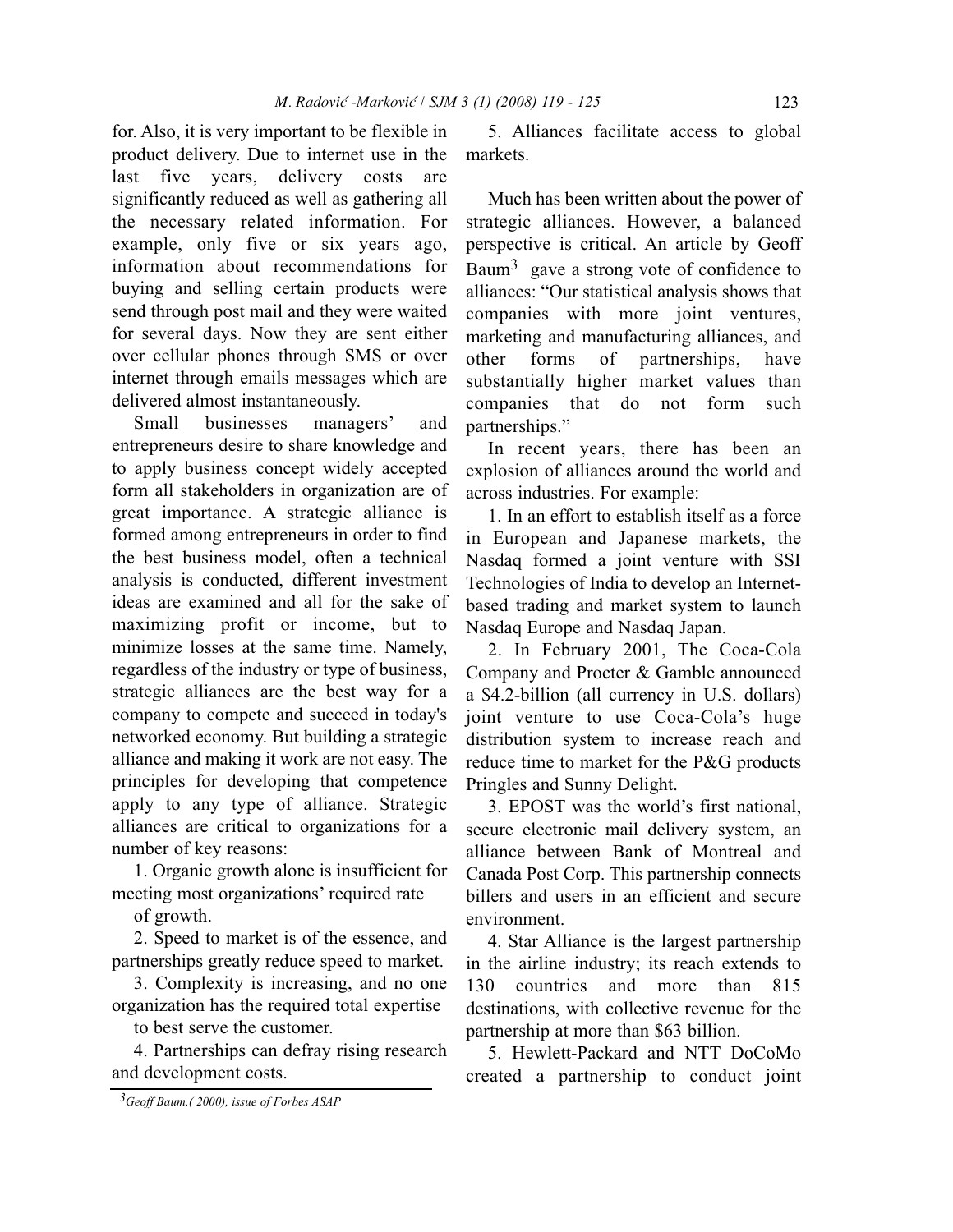research on technology for fourth generation mobile phones, bringing together HP's network infrastructure and computer servers with DoCoMo's wireless broadband technology.

Finally we can conclude that iinnovative and winning companies position have to respond rapidly as new opportunities for competitive advantage emerge:

• Teams are structured so that skills can be quickly added and employees are empowered to work collaboratively across functions and networks of partners

• Organizational structures and management systems can be created or realigned without hesitation

• Enabling business technologies are applied carefully and are driven by end users, not technologists

• Processes are streamlined end to end, and form the basis for ongoing adaptation of work practices

Developing and executing solid communication plans can help organizations in the digital drive survive and thrive in today's changing business environment

States that the ability to manage change is now recognized as a core organizational competence

### **4. CONCLUSION**

The rate of organizational change has not slowed in recent years, and may even be increasing. The rapid and continual innovation in technology is driving changes to organizational systems and processes. Many companies spend a lot of time and effort to accept new economic trends, while others adopt them easily. New business imperatives call for new organizational behaviors. Globalization has seen the tearing down of previous international market

barriers. It is no wonder that relentless change has become a fact of organizational life.Unfortunately, most companies' operational strategies and structures reflect past business realities—making organizational inertia one of the most significant obstacles to change. This failure almost occurs for a number of reasons, like the following:

• absence of a change champion or one who is too junior in the organization

• poor executive sponsorship or senior management support

• poor project management skills

hope rested on a one-dimensional solution

• poorly defined organizational objectives

• change team diverted to other projects

Failed organizational change initiatives leave in their wake cynical and burned out employees, making the next change objective even more difficult to accomplish. It should come as no surprise that the fear of managing change and its impacts is a leading cause of anxiety in managers.

At the end it can be concluded that we should further recognize that we are living in the globalization era, or the Global Age. According to this statement it must be clear that the new economy sets new standards of success and opportunities for small businesses which are related to forming strategic alliance, new technology use, experiences and knowledge exchange among entrepreneurs and similar. Leadership and management skills, such as visioning, prioritizing, planning, providing feedback and rewarding success, are key factors in any successful change initiative. This is something that small businesses must not ignore in the future.